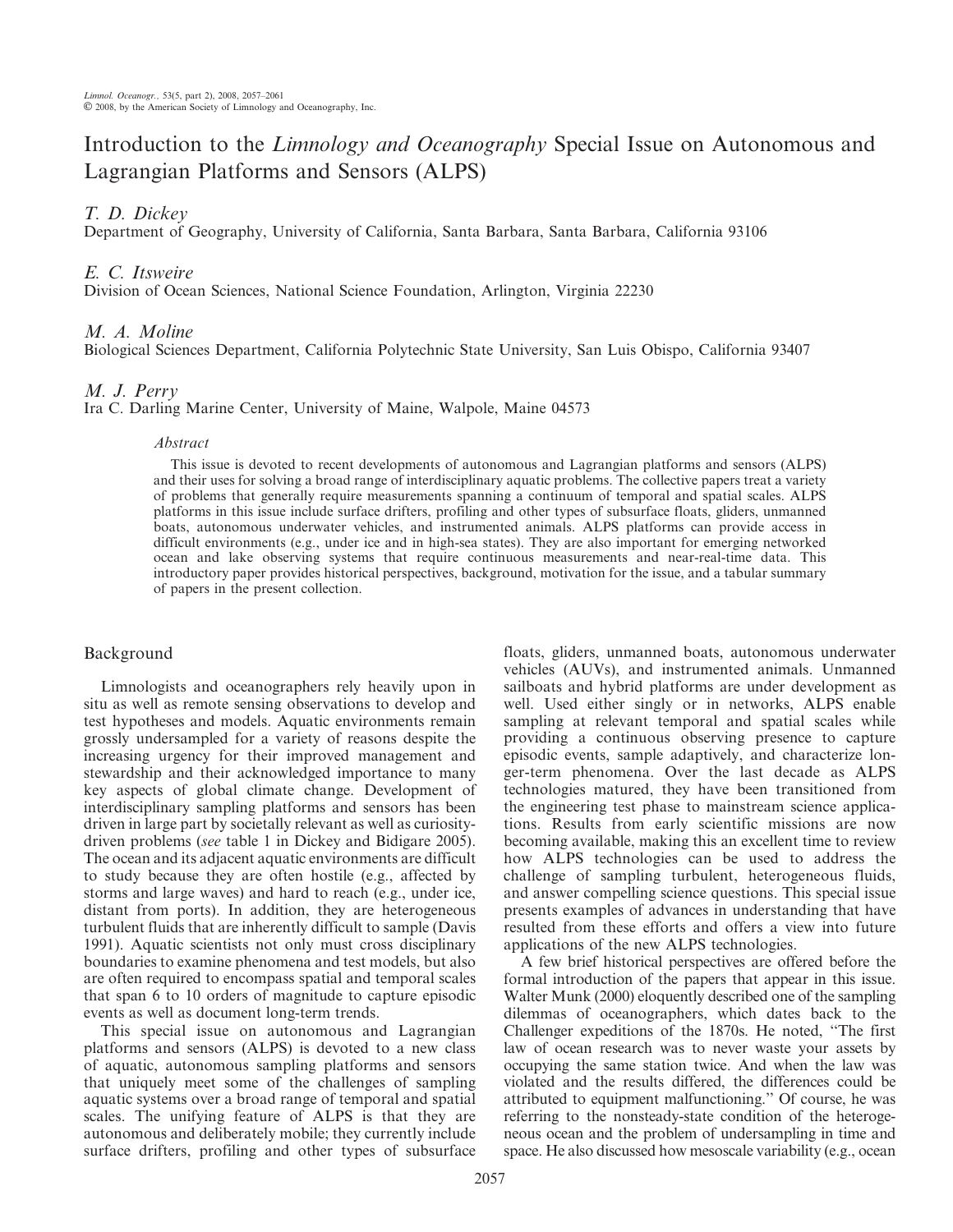| Authors                          | Platforms         | Applications                                           | Regions            |
|----------------------------------|-------------------|--------------------------------------------------------|--------------------|
| Drifters and floats              |                   |                                                        |                    |
| Boutin et al.                    | Surface drifters  | CO <sub>2</sub> air-sea exchange                       | Southern Ocean     |
| Riser et al.                     | Profiling float   | Rainfall and wind                                      | Indian Ocean       |
| Martz et al.                     | Profiling float   | Oxygen utilization and primary production              | South Pacific      |
| Boss et al.                      | Profiling float   | Primary production in eddies                           | North Atlantic     |
| Checkley et al.                  | Profiling float   | Plankton dynamics                                      | North Pacific      |
| D'Asaro                          | Mixed-layer float | Ocean mixing                                           | North Pacific      |
| Gliders                          |                   |                                                        |                    |
| Davis et al.                     | Gliders           | Primary production in coastal fronts and eddies        | California Current |
| Perry et al.                     | Gliders           | Seasonal cycle of primary production across the shelf  | Washington Shelf   |
| Glenn et al.                     | Gliders           | Sediment resuspension under a hurricane                | Mid-Atlantic Bight |
| Baumgartner and Fratantoni       | Gliders           | Whale vocalization                                     | Gulf of Maine      |
| Niewiadomska et al.              | Gliders           | Biogeochemical variability                             | Mediterranean      |
| Nicholson et al.                 | Gliders           | Oxygen utilization and primary production              | North Pacific      |
| AUVs, robotic boats, and animals |                   |                                                        |                    |
| Johnson and Needoba              | AUV               | Small-scale variability in nutrient and oxygen         | Monterey Bay       |
| Chao et al.                      | <b>AUV</b>        | Effect of in-situ observations on model predictions    | Monterey Bay       |
| Shcherbina et al.                | <b>AUV</b>        | Population connectivity of Nassau Grouper              | Caribbean Sea      |
| Jones et al.                     | <b>AUV</b>        | Plume dispersion on a fringing reef                    | Hawaii             |
| Hayes and Morison                | <b>AUV</b>        | Heat and salt flux under ice                           | Arctic Ocean       |
| Nicholls et al.                  | <b>AUV</b>        | Ocean variability under an ice shelf                   | Antarctic Shelf    |
| Forrest et al.                   | <b>AUV</b>        | Temperature structure and thermodynamics of small lake | Pavilion Lake, BC  |
| Caron et al.                     | Robotic boat      | Mixing and anoxia in a lake                            | Lake Fulmor, CA    |
| Boehme et al.                    | Elephant seal     | Dynamics of high latitude fronts                       | Southern Ocean     |

Table 1. List of the papers in this special issue.

weather on orders of 10- to 100-km scales), which contributes over 95% of the ocean's kinetic energy, had ''fallen through the loose net of traditional sampling.'' Finally, he stated, ''If I were to choose a single phrase for the first century of modern oceanography, it would be a century of undersampling.''

Earlier, Henry Stommel (1963) carefully outlined the problems of sampling the ocean from theoretical and practical points of view. He created what has become known as a Stommel diagram to depict expected variability in sea level associated with processes ranging in time from less than a minute (i.e., surface gravity waves and highfrequency internal gravity waves) to many centuries (i.e., climate and ice age variations) with important intermediate-scale phenomena including tides, geostrophic turbulence (mesoscale eddies), and annual cycles. Like Munk, he used the fishing net as a metaphor in regard to mesoscale eddies, stating that ''a single net does not catch fish of all sizes; the existing net of tide gauges does not suffice for a study of geostrophic turbulence.'' Stommel further commented, ''It is necessary to decide which part of the spectrum of each variable one wants to measure.'' Indeed, the Stommel diagram and other time–space diagrams forwarded by subsequent researchers (Haury et al. 1977; Dickey 1991) have been used as templates for many different field experiments. However, it also important to note that Stommel (1963), and later in biological terms, Levin (1992), as well as others, have aptly cautioned that ''contamination'' from other parts of the spectrum is important as variance or energy cascades to both larger and smaller scales as processes interact. Oceanographers, including Haury et al. (1977), Denman and Powell (1984), and Levin (1992), underscored the importance of pattern and scales including ''patchiness'' for attacking fundamental problems of ecology and the unification of population biology, biogeochemistry, and ecosystems as affected by physical and chemical forcing. These reviews dealt with various aspects and used different schematizations of the time–space diagram for wide-ranging ocean processes. Importantly, interdisciplinary data were beginning to be collected from moorings, towed instrument packages deployed from ships and drifters in the late 1970s and early 1980s. During the same period, the advent of satellitebased radiometers also revealed the level of time and space variability at the mesoscale and underscored the need for improving data density and sampling methods.

In the 20th century, ships, moorings, drifters, floats, and satellites were the major oceanographic sampling platforms; these will continue to play important roles well into the future. In particular, stationary moorings with fixeddepth and profiling instruments have served to increase our understanding of depth- and time-dependent changes at specific geographic locations (Send et al. 2001). In addition, surface drifters and subsurface floats (fixed-depth and profiling) have been effectively used to track currents and heat changes. Autonomous sampling platforms have important attributes that will increase their usage in the future, either alone or in combination with other emerging autonomous sampling platforms or in concert with more traditional sampling platforms. These capabilities enable measurements over a greater range of time and space scales, extended sampling durations, decreased cost, greater numbers of observations particularly when configured as networks of ALPS, adaptive sampling, and collection of data under extraordinarily adverse conditions such as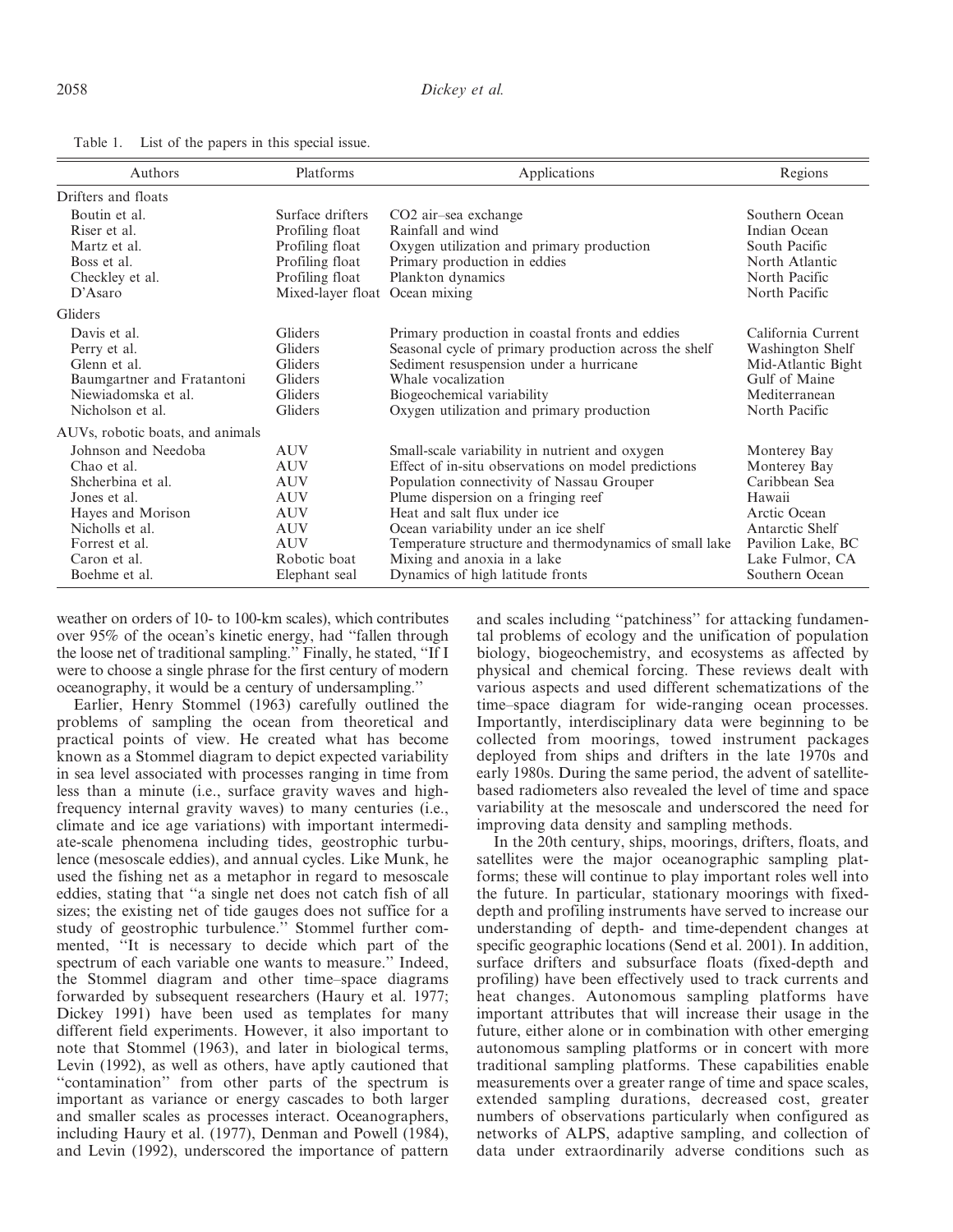hurricanes and typhoons (Dickey et al. 2006; D'Asaro and McNeil 2007; D'Asaro et al. 2007).

Ideas for sampling the ocean without direct use of ships can be traced back to at least the late 18th century as noted by Perry and Rudnick (2003). For example, Benjamin Franklin reported observations made with buoys and drogues in the late 1780's and Robert Whitehead has been credited with the development of an early autonomous underwater vehicle in the 1860's (AUV; e,g., see Griffiths 2003), which was called the Whitehead Automobile ''Fish'' Torpedo. About a century later, John Swallow used neutrally buoyant floats to track deep currents and first noted energetic mesoscale eddies.

The oceanographic community was apprised of the potential for in situ sampling of the ocean on a global scale in a futuristic paper by none other than Stommel (1989), who described the mythical Slocum mission, which utilized AUVs (essentially gliders; Eriksen et al. 2001; Davis et al. 2003) using the ocean's naturally occurring thermal gradients to vertically navigate and sample. As part of his envisioned World Ocean Observing System (WOOS), similar to the present-day Global Ocean Observing System, two classes of gliders, Slocums for research and Sentinels for monitoring, prowled the seas and transmitted their data back to scientists residing on an island offshore of Woods Hole, Massachusetts (of course!). In this vision, one-half of the 1000 Slocums were capable of measuring geochemical (including tracers) in addition to the physical variables. Interestingly, at the end of 2007, the international ARGO program reached its goal of deploying over 3000 profiling ARGO floats worldwide; these are now collecting temperature and salinity profiles daily (ARGO Sciences Team 2001; Davis et al. 2001; Schiermeier 2007). Stommel's vision was to study a host of societally important problems (e.g., pollutant trajectories, ocean heating, circulation patterns) as well as to conduct an around-the-world ocean race for Slocums that would allow phenomena to be discovered, theories to be tested, and the world populace to become engaged in and learn some oceanography (i.e., riding internal Kelvin waves). Quite obviously, Stommel anticipated precisely the sort of work described in the present ALPS issue.

In recent years, some investigators have equipped moorings (Eulerian), drifters (Lagrangian), and floats (Lagrangian) with sensors or samplers to expand their capacity for biological, chemical, and geological as well as physical measurements (reviews by Dickey 2003; Rudnick and Perry 2003; Dickey and Bidigare 2005). Tagging of marine mammals, fish, and seabirds has provided information about both the animals and the ocean (McCafferty et al. 1999; Weimerskirch et al. 1995). As technologies have advanced during the past few decades, autonomous sampling and data telemetry from new mobile vehicles as well as Lagrangian and stationary platforms and marine animals and birds has become a reality. Some fascinating scientific papers based upon the early ALPS studies have already been published. They include Niiler 2001; Bishop et al. 2002; Yu et al. 2002; Autosub Science and Engineering Teams 2003; Oceanography, V. 17, No. 2, June 2004, Special Issue: Coastal Ocean Optics and Dynamics; Bishop et al. 2004; Riser and Johnson 2008.

In recognition of the recent advances in ALPS technologies, a workshop was convened in La Jolla, California by Rudnick and Perry (2003). This workshop represented a key step in identifying the capabilities of ALPS for addressing a host of important scientific questions, for determining means to utilize ALPS alone or in conjunction with other ocean observing tools, and for facilitating community access to ALPS technologies. This workshop was followed by special sessions at the The Oceanography Society (TOS) meeting in June 2005 on ALPS and the joint American Geophysical Union–American Society of Limnology and Oceanography–TOS Ocean Sciences Meeting in February 2006, entitled ''New results from science programs employing autonomous and Lagrangian platforms.'' The 2006 meeting garnered large responses in the number of papers presented, concurrent press conference coverage, and participation in the session. The concept for this Limnology and Oceanography special issue arose, in large part, because of the interest generated by the meeting.

This Limnology and Oceanography special issue on ALPS presents a compendium of research papers that utilize ALPS for the advancement of limnology and oceanography. The open call for papers sought contributions on recent advances in physical, chemical, and biological studies that were enabled by ALPS on a wide range of scales. Suggested ALPS platforms included: surface drifters, profiling floats, AUVs, and gliders as well as other emerging platforms. Papers were solicited from all disciplines in the aquatic sciences, and suggested topics included current structures, heat and salt flux, ocean–atmosphere interaction, shelf exchange, sediment transport, biogeochemistry, particle flux, nutrient distribution, eutrophication, primary productivity, deep-sea geochemistry, biological dynamics, plankton structure and interaction, harmful algae, bioacoustics, animal migration, and deep-sea biota. Interdisciplinary studies enabled by ALPS and numerical modeling studies using ALPS were also welcomed.

Finally, it is worth noting that ALPS platforms will be vital for virtually all of the emerging national and international ocean observing systems (Glenn and Dickey 2003; Schofield and Tivey 2005; Babin et al. 2008) and for the development of predictive interdisciplinary data assimilation models (Hoffman and Friedrichs 2001; Robinson and Lermusiaux 2002; Dickey 2003). It is exciting to witness that Stommel's Slocum mission is indeed becoming a reality and that Munk's "century of undersampling" may become a distant memory.

#### Overview of the issue

Papers appearing in this ALPS issue have been placed in sequence according to platforms: drifters, floats, gliders, AUVs and robotic boats, and animals. They are summarized in Table 1.

The first group of papers is based on studies that used drifters and floats, which follow water motion and are thus Lagrangian. These devices are used for a range of applications and typically have multiple sensors and interdisciplinary objectives. Drifters have been used for many years by oceanographers; however, their utility has been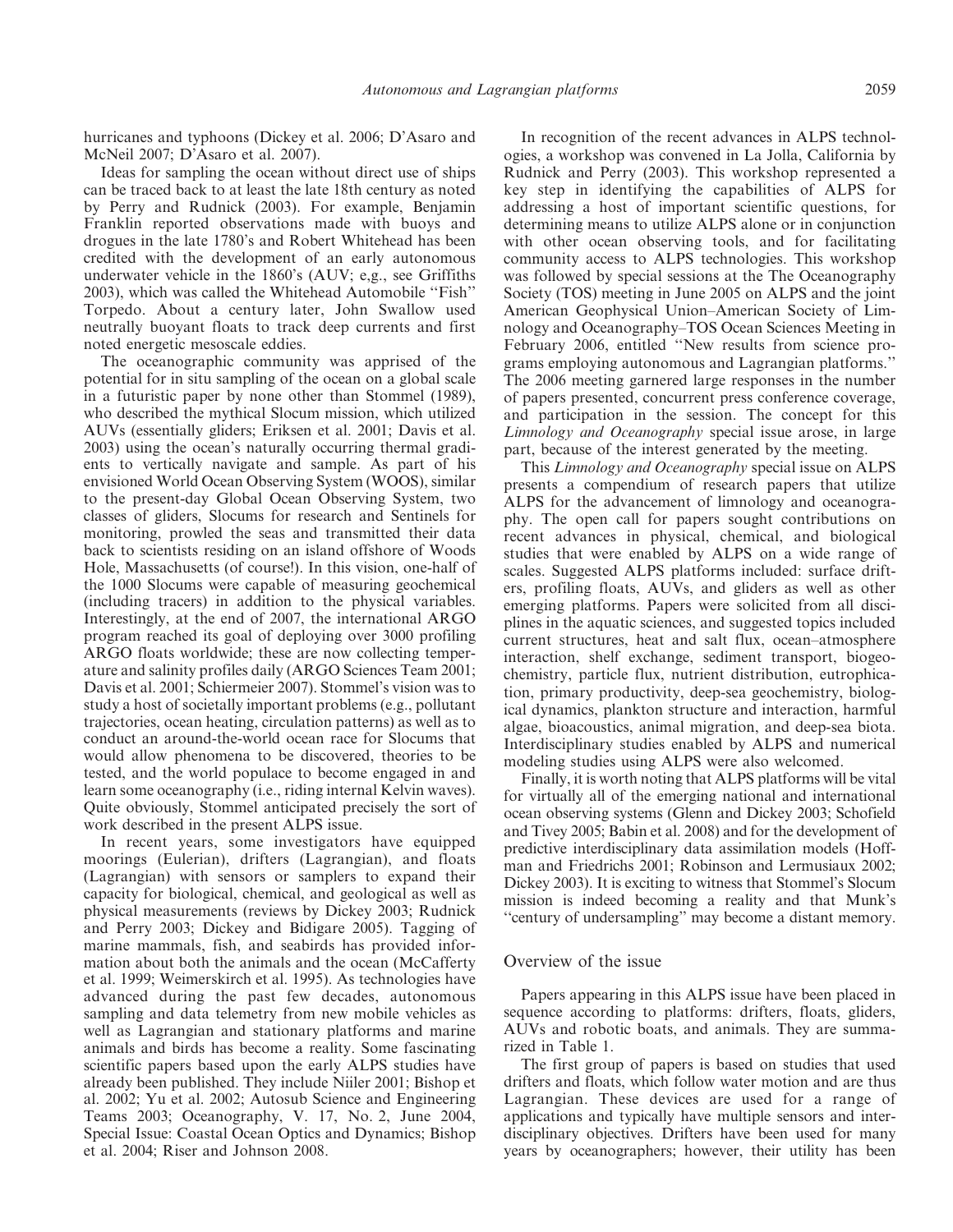vastly improved with the advent of satellite global positioning systems and a plethora of new multidisciplinary sensors. Likewise, fixed-depth floats have been commonly used for several decades in circulation and water mass transformation studies. A new generation of profiling floats has enabled observational access to vast regions of the oceans that were rarely sampled by conventional ships. Novel uses of drifters and floats are presented in this group of papers.

In the second group of papers, gliders serve as the platforms. Gliders, which can be operated over long distances and deployment periods, are constrained primarily by battery life and biofouling. In most cases, gliders have been used to collect horizontal–vertical spatial data sets; however, they can also be used to obtain time series when programmed to remain near a selected site. A variety of physical, chemical, optical, and acoustical sensors have been mounted on gliders for various scientific studies as described in this group of papers.

Papers in the final group are based on studies that used AUVs, a robotic boat, and elephant seals to carry a variety of sensors. The advantages of the individual platforms are highlighted in these nine papers, with electrical power being the greatest limiting constraint.

In summary, this issue reports progress in ALPS technologies and their novel applications to a variety of aquatic problems. The papers suggest new pathways for attacking many longstanding problems that have remained unsolved for lack of relevant data sets. It will be interesting to review advances over the next decade as ALPS technologies become more readily available and as observing networks, many with predictive modeling components using ALPS to routinely collect data in many ocean regions and in lakes, become operational.

#### References

- ARGO SCIENCE TEAM. 2001. ARGO: The global array of profiling floats, p. 248–258. In C. J. Koblinsky and N. R. Smith [eds], Observing the ocean for climate in the 21st century. GODAE, Bureau of Meteorology, Australia, Melbourne, Australia.
- AUTOSUB SCIENCE AND ENGINEERING TEAMS. 2003. Multidisciplinary ocean science applications of an AUV: The Autosub science missions programme, p. 139–159. In G. Griffiths [ed.], Technology and applications of autonomous underwater vehicles. Taylor and Francis.
- BABIN, M., C. S. ROESLER, AND J. CULLEN [EDS.]. 2008. Real-time coastal observing systems for marine ecosystem dynamics and harmful algal blooms: Theory, instrumentation and modelling. UNESCO.
- BAUMGARTNER, M. F., AND D. M. FRATANTONI. 2008. Diel periodicity in both sei whale vocalization rates and the vertical migration of their copepod prey observed from ocean gliders. Limnol. Oceanogr. 53: 2197–2209.
- BISHOP, J. K. B., R. E. DAVIS, AND J. T. SHERMAN. 2002. Robotic observations of dust storm enhancement of carbon biomass in the North Pacific. Science 298: 817–821.
- T. J. WOOD, R. E. DAVIS, AND J. T. SHERMAN. 2004. Robotic observations of enhanced carbon biomass and export at  $55^{\circ}$  S during SOFeX. Science 304: 417–420.
- BOEHME, L., S. E. THORPE, M. BIUW, M. FEDAK, AND M. P. MEREDITH. 2008. Monitoring Drake Passage with elephant seals: Frontal structures and snapshots of transport. Limnol. Oceanogr. 53: 2350–2360.
- BOSS, E., AND oTHERS. 2008. Observations of pigment and particle distributions in the Western North Atlantic from an autonomous float and ocean color satellite. Limnol. Oceanogr. 53: 2112–2122.
- BOUTIN, J., L. MERLIVAT, C. HÉNOCQ, N. MARTIN, AND J. B. SALLÉE. 2008. Air–sea  $CO<sub>2</sub>$  flux variability in frontal regions of the Southern Ocean from CARIOCA drifters. Limnol. Oceanogr. 53: 2062–2079.
- CARON, D. A., AND oTHERS. 2008. Macro- to fine-scale spatial and temporal distributions and dynamics of phytoplankton and their environmental driving forces in a small montane lake in southern California, USA. Limnol. Oceanogr. 53: 2333–2349.
- CHAO, Y., J. D. FARRARA, Z. LI, M. A. MOLINE, O. M. E. SCHOFIELD, AND S. J. MAJUMDAR. 2008. Synergistic applications of autonomous underwater vehicles and the regional ocean modeling system in coastal ocean forecasting. Limnol. Oceanogr. 53: 2251–2263.
- CHECKLEY, D. M., JR., R. E. DAVIS, A. W. HERMAN, G. A. JACKSON, B. BEANLANDS, AND L. A. REGIER. 2008. Assessing plankton and other particles in situ with the SOLOPC. Limnol. Oceanogr. 53: 2123–2136.
- D'ASARO, E. A., AND C. MCNEIL. 2007. Air-sea gas exchange at extreme wind speeds. J. Mar. Sys. 66: 92–109.
- . 2008. A diapycnal mixing budget on the Oregon shelf. Limnol. Oceanogr. 53: 2137–2150.
- , T. B. SANFORD, P. P. NIILER, AND E. J. TERRILL. 2007. Cold wake of Hurricane Frances. Geophys. Res. Let. 34: L15609, doi:10.1029/2007GL030160.
- DAVIS, R. E. 1991. Lagrangian ocean studies. Annu. Rev. Fluid Mech. 23: 43–64.
- ———, C. C. ERIKSEN, AND C. P. JONES. 2003. Autonomous buoyancy-driven underwater gliders, p. 37–58. In G. Griffiths [ed.], Technology and applications of autonomous underwater vehicles. Taylor and Francis.
- ———, M. D. OHMAN, B. HODGES, D. L. RUDNICK, AND J. T. SHERMAN. 2008. Glider surveillance of physics and biology in the southern California Current System. Limnol. Oceanogr. 53: 2151–2168.
- , J. T. SHERMAN, AND J. DUFOUR. 2001. Profiling ALACEs and other advances in autonomous subsurface floats. J. Atmos. Ocean. Tech. 18: 982–993.
- DENMAN, K. L., AND T. M. POWELL. 1984. Effects of physical processes on planktonic ecosystems in the coastal ocean. Oceanogr. Mar. Biol. Annu. Rev. 22: 125–168.
- DICKEY, T. 1991. The emergence of concurrent high resolution physical and bio-optical measurements in the upper ocean and their applications. Rev. Geophys. 29: 383–413.
	- ———. 2003. Emerging ocean observations for interdisciplinary data assimilation systems. J. Mar. Syst. 40–41: 5–48.
- ———, AND R. R. BIDIGARE. 2005. Interdisciplinary oceanographic observations: The wave of the future. Sci. Mar. (suppl. 1) 69: 23–42.
- , M. R. LEWIS, AND G. C. CHANG. 2006. Optical oceanography: Recent advances and future directions using global remote sensing and *in situ* observations. Rev. Geophys. 44: RG1001, doi:10.1029/2003RG000148.
- ERIKSEN, C. C., AND oTHERS. 2001. Seaglider: A long range autonomous underwater vehicle for oceanographic research. IEEE J. Ocean. Eng. 26: 424–436.
- FORREST, A. L., B. E. LAVAL, R. PIETERS, AND D. S. S. LIM. 2008. Convectively driven transport in temperate lakes. Limnol. Oceanogr. 53: 2321–2332.
- GLENN, S. AND T. DICKEY [EDS.]. 2003. Scientific cabled observatories for time series (SCOTS) report. National Science Foundation Report. Consortium for Oceanographic Research and Education, Washington, D.C.